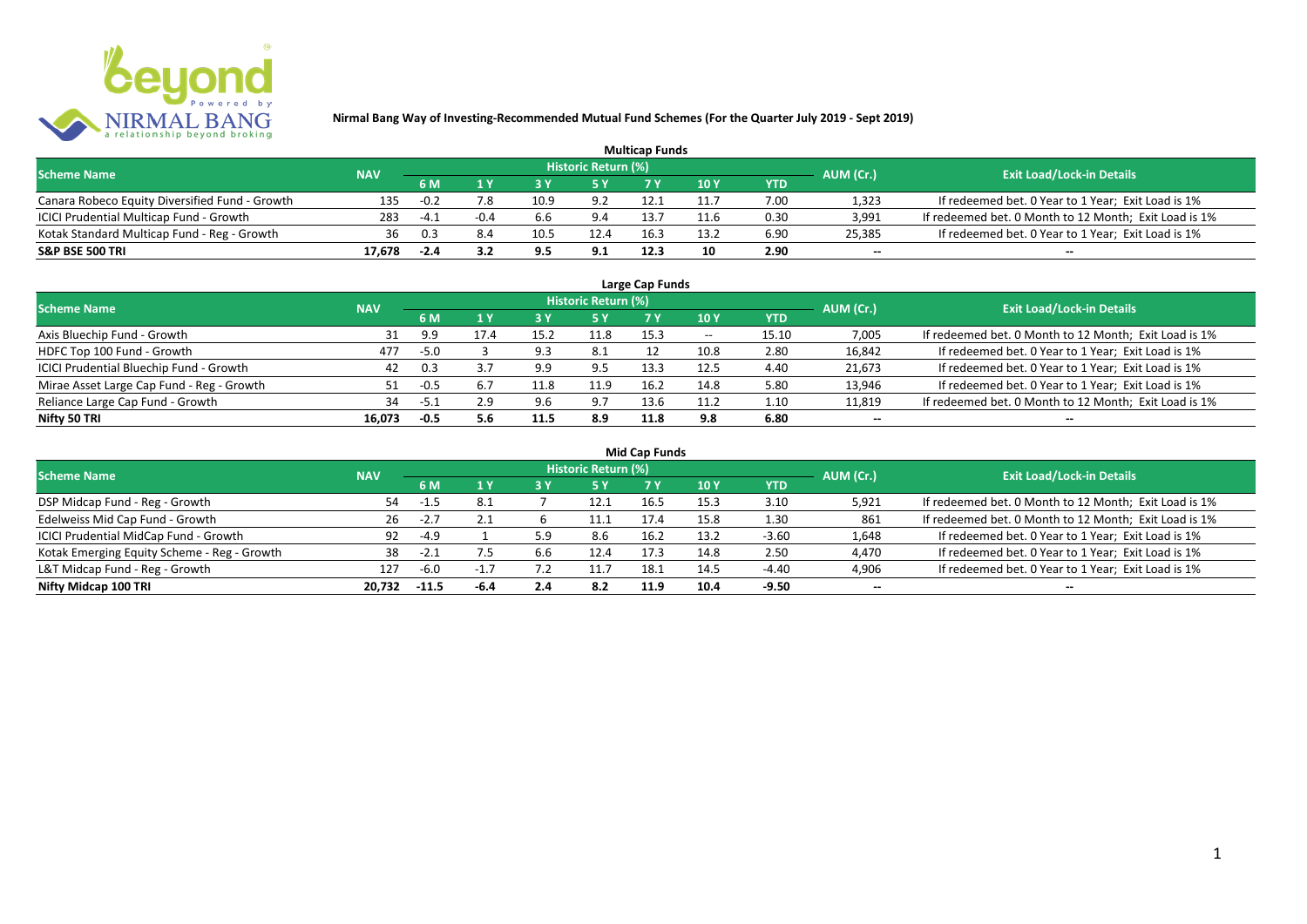

| Large & Midcap                                   |            |        |  |     |                     |      |      |       |                          |                                                    |  |  |  |
|--------------------------------------------------|------------|--------|--|-----|---------------------|------|------|-------|--------------------------|----------------------------------------------------|--|--|--|
| <b>Scheme Name</b>                               | <b>NAV</b> |        |  |     | Historic Return (%) |      |      |       | AUM (Cr.)                | <b>Exit Load/Lock-in Details</b>                   |  |  |  |
|                                                  |            | 6 M    |  |     |                     | 7 M  | 10Y  | YTD   |                          |                                                    |  |  |  |
| Canara Robeco Emerging Equities - Growth         | 91         | $-3.8$ |  | 8.8 | 13.1                |      | 18.5 | 2.00  | 4.669                    | If redeemed bet. 0 Year to 1 Year; Exit Load is 1% |  |  |  |
| Invesco India Growth Opportunities Fund - Growth | 35         | 0.6    |  |     |                     |      |      | 5.80  | 1,659                    | If redeemed bet. 0 Year to 1 Year; Exit Load is 1% |  |  |  |
| NIFTY Large Midcap 250 TRI                       | 5.970      | -4.6   |  |     | 10.1                | 13.8 |      | -0.40 | $\overline{\phantom{a}}$ | $- -$                                              |  |  |  |

|                                  |            |        |      |                     | <b>Focused Funds</b> |       |            |                          |                                                       |
|----------------------------------|------------|--------|------|---------------------|----------------------|-------|------------|--------------------------|-------------------------------------------------------|
| <b>Scheme Name</b>               | <b>NAV</b> |        |      | Historic Return (%) |                      |       |            | AUM (Cr.)                | <b>Exit Load/Lock-in Details</b>                      |
|                                  |            | 6 M    |      | <b>EV</b>           |                      | 10 Y  | <b>YTD</b> |                          |                                                       |
| Axis Focused 25 Fund - Growth    |            |        | 10.5 | 13.8                | 14.9                 | $- -$ | 9.40       | 7.841                    | If redeemed bet. 0 Month to 12 Month; Exit Load is 1% |
| SBI Focused Equity Fund - Growth | 145        |        | 14.6 | 12.2                | 15.6                 |       | 9.90       | 5.127                    | If redeemed bet. 0 Year to 1 Year; Exit Load is 1%    |
| <b>S&amp;P BSE 500 TRI</b>       | 17.678     | $-2.4$ |      | 9.1                 | 12.3                 | 10    | 2.90       | $\overline{\phantom{a}}$ | $- -$                                                 |

|                                                |            |         |      |                     |      | <b>Small Cap Funds</b> |                                       |            |           |                                                    |
|------------------------------------------------|------------|---------|------|---------------------|------|------------------------|---------------------------------------|------------|-----------|----------------------------------------------------|
| <b>Scheme Name</b>                             | <b>NAV</b> |         |      | Historic Return (%) |      |                        |                                       |            | AUM (Cr.) | <b>Exit Load/Lock-in Details</b>                   |
|                                                |            | 6 M     | 1 V  |                     |      |                        | 10Y                                   | <b>YTD</b> |           |                                                    |
| Franklin India Smaller Companies Fund - Growth | 50         | $-9.8$  |      | 1.6                 | 8.9  | 17.9                   | 15.8                                  | $-5.50$    | 6,584     | If redeemed bet. 0 Year to 1 Year; Exit Load is 1% |
| HDFC Small Cap Fund - Growth                   | 39         | $-12.4$ | -6.7 | 8.6                 | 11   | 14.8                   | 12.7                                  | $-8.10$    | 8,209     | If redeemed bet. 0 Year to 1 Year; Exit Load is 1% |
| L&T Emerging Businesses Fund - Reg - Growth    | 23         | $-9.9$  | -6.6 |                     | 12.1 | $- -$                  | $\hspace{0.05cm}$ – $\hspace{0.05cm}$ | $-9.20$    | 5,639     | If redeemed bet. 0 Year to 1 Year; Exit Load is 1% |
| Nifty Smallcap 100 TRI                         | 6.859      | -15.4   | -8.4 | $-2.1$              | 3.5  | 8.2                    |                                       | $-12.40$   | $- -$     | $-$                                                |

|                                               |            |        |      |                     |                                       |           | ELSS Schemes (Tax Saving u/s 80-C)    |            |                          |                                  |
|-----------------------------------------------|------------|--------|------|---------------------|---------------------------------------|-----------|---------------------------------------|------------|--------------------------|----------------------------------|
| <b>Scheme Name</b>                            | <b>NAV</b> |        |      | Historic Return (%) |                                       |           |                                       |            | AUM (Cr.)                | <b>Exit Load/Lock-in Details</b> |
|                                               |            | 6 M    | 4 V  | 3 Y                 | 75 Y                                  | <b>7Y</b> | <b>10 Y</b>                           | <b>YTD</b> |                          |                                  |
| Aditya Birla Sun Life Tax Relief 96 - Growth  | 30         | $-4.4$ |      |                     | 11.2                                  | 15.4      | 11.5                                  | $-1.70$    | 8,562                    | Nil                              |
| Axis Long Term Equity Fund - Growth           | 47         |        | 12.8 | 12.3                | 12.5                                  | 18.5      | $\hspace{0.05cm}$ – $\hspace{0.05cm}$ | 9.30       | 19,236                   | Nil                              |
| IDFC Tax Advantage (ELSS) Fund - Reg - Growth | 53.        | -6.4   | -1.1 | 8.6                 | 9.4                                   | 14.3      | 12.5                                  | $-1.40$    | 1,877                    | Nil                              |
| Invesco India Tax Plan - Growth               |            | $-1.2$ |      |                     | 10.3                                  | 15.5      | 13.7                                  | 4.00       | 859                      | Nil                              |
| Mirae Asset Tax Saver Fund - Reg - Growth     | 18         | 0.6    | 8.5  | 13.9                | $\hspace{0.05cm}$ – $\hspace{0.05cm}$ | $- -$     | $- -$                                 | 6.10       | 2,306                    | Nil                              |
| S&P BSE 200 TRI                               | 5,732      | $-1.5$ | 4.1  | 10.2                | 9.5                                   | 12.5      | 10.1                                  | 4.10       | $\overline{\phantom{a}}$ | $\overline{\phantom{a}}$         |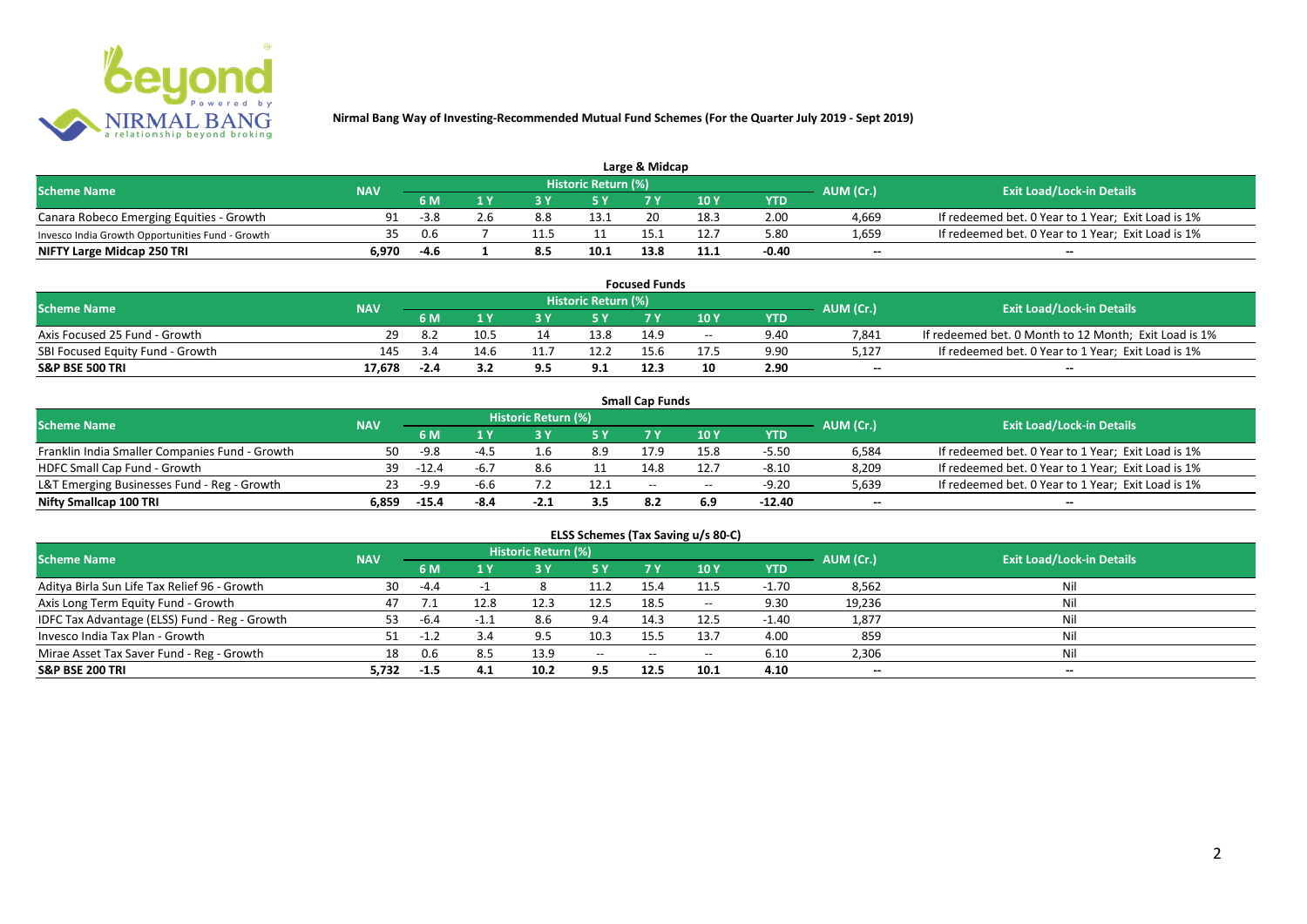

| <b>Contra/Value Fund</b>                  |            |        |     |                     |      |      |      |            |                          |                                                    |  |  |  |
|-------------------------------------------|------------|--------|-----|---------------------|------|------|------|------------|--------------------------|----------------------------------------------------|--|--|--|
| <b>Scheme Name</b>                        | <b>NAV</b> |        |     | Historic Return (%) |      |      |      |            | AUM (Cr.)                | <b>Exit Load/Lock-in Details</b>                   |  |  |  |
|                                           |            | 6 M    |     |                     | E V  |      | 10 Y | <b>YTD</b> |                          |                                                    |  |  |  |
| Kotak India EQ Contra Fund - Reg - Growth |            | 0.0    | 4.6 | 11.6                | 10.5 | 12.8 |      | 5.30       | 819                      | If redeemed bet. 0 Year to 1 Year; Exit Load is 1% |  |  |  |
| Invesco India Contra Fund - Growth        | 47         | $-4.1$ | 0.8 | 10.4                | 11.3 | 16.2 | 12.8 | 1.00       | 3,992                    | If redeemed bet. 0 Year to 1 Year; Exit Load is 1% |  |  |  |
| UTI Value Opportunities Fund - Growth     | 60         | $-2.7$ |     |                     | 5.6  | 10   | 10.2 | 2.90       | 4,181                    | If redeemed bet. 0 Year to 1 Year; Exit Load is 1% |  |  |  |
| <b>S&amp;P BSE 500 TRI</b>                | 17.678     | $-2.4$ |     |                     |      | 12.3 | 10   | 2.90       | $\overline{\phantom{a}}$ | $- -$                                              |  |  |  |

| Sector/Thematic                                                                  |            |                                |         |                     |      |      |                                       |         |           |                                                    |  |  |  |
|----------------------------------------------------------------------------------|------------|--------------------------------|---------|---------------------|------|------|---------------------------------------|---------|-----------|----------------------------------------------------|--|--|--|
| <b>Scheme Name</b>                                                               | <b>NAV</b> |                                |         | Historic Return (%) |      |      |                                       |         | AUM (Cr.) | <b>Exit Load/Lock-in Details</b>                   |  |  |  |
|                                                                                  |            | 6 M<br>$\mathbf{1} \mathbf{V}$ |         | 5 Y                 | 7 Y. | 10Y  | <b>YTD</b>                            |         |           |                                                    |  |  |  |
| Canara Robeco Consumer Trends Fund - Reg - Growth                                | 41         | 2.9                            | 16.3    | 12.2                | 14   | 15.6 | 14.8                                  | 8.60    | 329       | If redeemed bet. 0 Year to 1 Year; Exit Load is 1% |  |  |  |
| Mirae Asset Great Consumer Fund - Growth                                         | 36         | 2.2                            | 10.3    | 13.8                | 13.1 | 16.4 | $\hspace{0.05cm}$ – $\hspace{0.05cm}$ | 3.90    | 804       | If redeemed bet. 0 Year to 1 Year; Exit Load is 1% |  |  |  |
| ICICI Prudential Technology Fund - Growth                                        | 60         | $-0.1$                         | $-4.8$  | 15.9                | 9.1  | 16.9 | 17                                    | 5.00    | 450       | If redeemed bet. 0 Day to 15 Day; Exit Load is 1%  |  |  |  |
| Reliance Pharma Fund - Growth                                                    | 140        | $-7.5$                         | $-11.5$ |                     | 2.9  | 11.5 | 14.6                                  | $-6.20$ | 2,377     | If redeemed bet. 0 Year to 1 Year; Exit Load is 1% |  |  |  |
| <b>ICICI Prudential Banking and Financial Services Fund -</b><br>Retail - Growth | 63         | $-3.1$                         | 14.6    | 11.7                | 15.1 | 17.9 | 16.2                                  | 4.20    | 3,102     | If redeemed bet. 0 Day to 15 Day; Exit Load is 1%  |  |  |  |
| Reliance Banking Fund - Growth                                                   | 265        | $-7.1$                         | 7.1     | 9.8                 | 11.8 | 13.9 | 13.7                                  | 0.00    | 2,776     | If redeemed bet. 0 Year to 1 Year; Exit Load is 1% |  |  |  |
| S&P BSE 500 TRI                                                                  | 17.678     | $-2.4$                         | 3.2     | 9.5                 | 9.1  | 12.3 | 10                                    | 2.90    | $- -$     | $\overline{\phantom{a}}$                           |  |  |  |

| <b>Dynamic Asset Allocation Funds</b>            |            |        |     |                            |                          |                                                |       |            |           |                                                         |  |  |  |
|--------------------------------------------------|------------|--------|-----|----------------------------|--------------------------|------------------------------------------------|-------|------------|-----------|---------------------------------------------------------|--|--|--|
| <b>Scheme Name</b>                               | <b>NAV</b> |        |     | <b>Historic Return (%)</b> |                          |                                                |       |            | AUM (Cr.) | <b>Exit Load/Lock-in Details</b>                        |  |  |  |
|                                                  |            | 6 M    | 1 Y |                            | <b>5 Y</b>               | <b>7Y</b>                                      | 10 Y  | <b>YTD</b> |           |                                                         |  |  |  |
| ICICI Prudential Balanced Advantage Fund - Reg - | 37         | ר ב    |     |                            | 9.2                      | 12.3                                           |       |            |           |                                                         |  |  |  |
| Growth                                           |            |        | 9.1 | 8.3                        |                          |                                                | 12    | 6.10       | 27.468    | If redeemed bet. 0 Year to 1 Year; Exit Load is 1%      |  |  |  |
| Invesco India Dynamic Equity Fund - Growth       | 29         | 2.0    | 5.5 | 8.1                        |                          | 12.1                                           | 10.6  | 6.40       | 908       | If redeemed bet. 0 Month to 3 Month; Exit Load is 0.25% |  |  |  |
| Reliance Balanced Advantage Fund - Growth        | 91         | 0.4    | 6.4 | 8.5                        | 8.5                      | 11.7                                           | 10.6  | 4.90       | 2,314     | If redeemed bet. 0 Month to 12 Month; Exit Load is 1%   |  |  |  |
| SBI Dynamic Asset Allocation Fund - Reg - Growth |            | $-0.1$ | 1.8 | 7.4                        | $\hspace{0.05cm} \ldots$ | $\hspace{0.1mm}-\hspace{0.1mm}-\hspace{0.1mm}$ | $- -$ | 2.10       | 683       | If redeemed bet. 0 Month to 12 Month; Exit Load is 1%   |  |  |  |
| NIFTY 50 Hybrid Composite Debt 65:35 Index       | 10.088     | 2.0    | 9.1 | 10.2                       | 9.1                      | 10.9                                           | 9.5   | 7.60       | $- -$     | $- -$                                                   |  |  |  |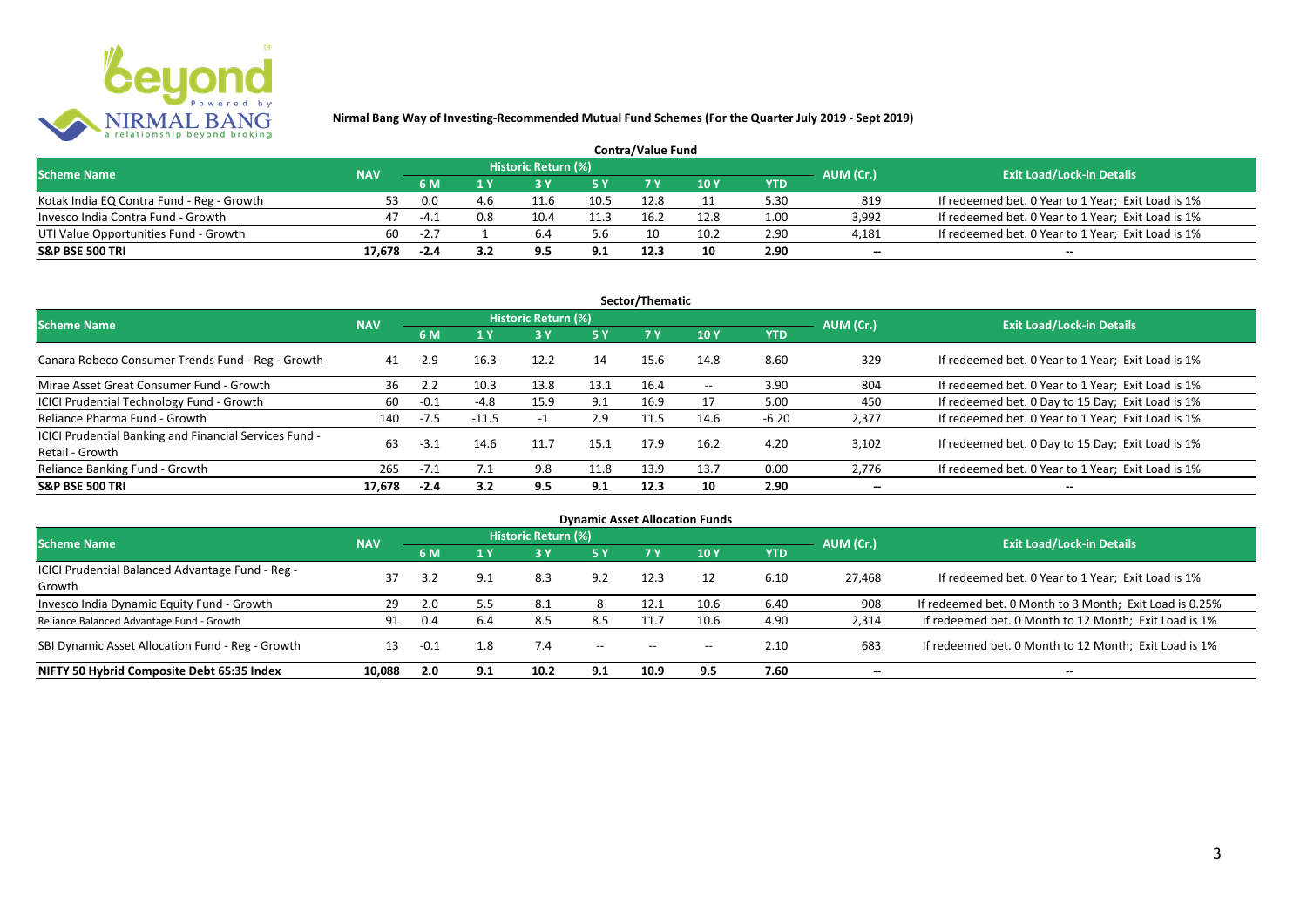

|                                                 |            |        |      |                     |       | <b>Hybrid Aggressive</b> |      |      |           |                                                       |
|-------------------------------------------------|------------|--------|------|---------------------|-------|--------------------------|------|------|-----------|-------------------------------------------------------|
| <b>Scheme Name</b>                              | <b>NAV</b> |        |      | Historic Return (%) |       |                          |      |      | AUM (Cr.) | <b>Exit Load/Lock-in Details</b>                      |
|                                                 |            | 6 M    |      |                     |       | 7 Y                      | 10Y  | YTD  |           |                                                       |
| HDFC Hybrid Equity Fund - Growth                | 54         | -1.U   | 6.4  | 6.1                 | 5.6   | 9.8                      |      | 4.30 | 20,696    | If redeemed bet. 0 Year to 1 Year; Exit Load is 1%    |
| ICICI Prudential Equity & Debt Fund - Growth    | 131        | $-2.3$ | 2.3  | 7.8                 | 9.5   | 13.9                     | 13.2 | 2.60 | 23,288    | If redeemed bet. 0 Year to 1 Year; Exit Load is 1%    |
| Mirae Asset Hybrid - Equity Fund - Reg - Growth |            | 0.0    | 7.3  | 10.1                | $- -$ | $- -$                    |      | 5.40 | 2,429     | If redeemed bet. 0 Year to 1 Year; Exit Load is 1%    |
| SBI Equity Hybrid Fund - Growth                 | 140        | 4.0    | 12.3 | 10                  | 10.8  | 15.1                     | 11.8 | 8.90 | 29,354    | If redeemed bet. 0 Month to 12 Month; Exit Load is 1% |
| Canara Robeco Equity Hybrid Fund - Growth       | 160        | 1.0    | 7.9  | 8.7                 | 10    |                          | 12.1 | 6.60 | 2,341     | If redeemed bet. 0 Year to 1 Year; Exit Load is 1%    |
| NIFTY 50 Hybrid Composite Debt 65:35 Index      | 10.088     | 2.0    | 9.1  | 10.2                | 9.1   | 10.9                     | 9.5  | 7.60 | $\sim$    | $- -$                                                 |

|                                            |            |     |                            |     | <b>Arbitrage Fund</b> |            |           |                                                         |
|--------------------------------------------|------------|-----|----------------------------|-----|-----------------------|------------|-----------|---------------------------------------------------------|
| <b>Scheme Name</b>                         | <b>NAV</b> |     | <b>Historic Return (%)</b> |     |                       |            | AUM (Cr.) | <b>Exit Load/Lock-in Details</b>                        |
|                                            |            | 1 M | 6 M                        |     |                       | <b>YTD</b> |           |                                                         |
| IDFC Arbitrage Fund - Reg - Growth         | 24         |     | 6.6                        | 6.6 |                       | 6.60       | 9,198     | If redeemed bet. 0 Month to 1 Month; Exit Load is 0.25% |
| Kotak Equity Arbitrage Fund - Reg - Growth |            | 3.5 | 6.4                        | b.5 |                       | 6.30       | 15,630    | If redeemed bet. 0 Day to 30 Day; Exit Load is 0.25%    |
| Reliance Arbitrage Fund - Growth           | 20         |     |                            | b.b |                       | 6.50       | 8.937     | If redeemed bet. 0 Month to 1 Month; Exit Load is 0.25% |

|                                          |            |     |              |                     |        | <b>Equity Saver</b> |                          |        |                          |                                                       |
|------------------------------------------|------------|-----|--------------|---------------------|--------|---------------------|--------------------------|--------|--------------------------|-------------------------------------------------------|
| <b>Scheme Name</b>                       | <b>NAV</b> |     |              | Historic Return (%) |        |                     |                          |        | AUM (Cr.)                | <b>Exit Load/Lock-in Details</b>                      |
|                                          |            | 6 M |              |                     |        |                     | 10 Y                     | YTD    |                          |                                                       |
| Axis Equity Saver Fund - Reg - Growth    |            |     |              | 7.8                 | $- -$  | $- -$               | $\overline{\phantom{a}}$ | 6.30   | 765                      | If redeemed bet. 0 Month to 12 Month; Exit Load is 1% |
| <b>HDFC Equity Savings Fund - Growth</b> |            | 0.0 |              |                     | 7.9    | 8.7                 |                          | 3.60   | 4,910                    | If redeemed bet. 0 Year to 1 Year; Exit Load is 1%    |
| Kotak Equity Savings Fund - Reg - Growth | . בי       | 1.9 | 5.8          |                     | $- -$  | $- -$               | $\overline{\phantom{a}}$ | 4.40   | 1,950                    | If redeemed bet. 0 Year to 1 Year; Exit Load is 1%    |
| CRISIL Hybrid 50+50 - Moderate Index*    | $- -$      | $-$ | $\mathbf{m}$ | $- -$               | $\sim$ | $- -$               | $- -$                    | $\sim$ | $\overline{\phantom{a}}$ | $\overline{\phantom{a}}$                              |

|                                           |            |     |     |                     |      | <b>Liquid Funds</b> |            |                          |                          |                                  |
|-------------------------------------------|------------|-----|-----|---------------------|------|---------------------|------------|--------------------------|--------------------------|----------------------------------|
| <b>Scheme Name</b>                        | <b>NAV</b> |     |     | Historic Return (%) |      |                     | <b>YTM</b> | Avg                      | AUM (Cr.)                | <b>Exit Load/Lock-in Details</b> |
|                                           |            | 1W  | 2 W | 1 M                 | 3 M  | 1Y                  |            | <b>Maturity</b>          |                          |                                  |
| Axis Liquid Fund - Growth                 | 2,134      | 6.2 |     |                     | -6.1 |                     | 5.59       | 0.10                     | 29,296                   | Nil                              |
| IDFC Cash Fund - Reg - Growth             | 2,330      | 6.0 |     |                     | 5.8  | 6.9                 | 5.44       | 0.07                     | 12,065                   | Nil                              |
| Kotak Liquid Scheme - Reg - Growth        | 3,895      | 6.0 |     |                     | 5.9  |                     | 5.62       | 0.10                     | 31,996                   | Nil                              |
| Mirae Asset Cash Management Fund - Growth | 2,014      | 6.1 |     |                     |      |                     | 5.6        | 0.07                     | 4,157                    | Nil                              |
| <b>CRISIL Liquid Fund Index</b>           | $\sim$     | 6.3 |     | 5.8                 | -6.4 | $- -$               | --         | $\overline{\phantom{a}}$ | $\overline{\phantom{a}}$ | $-$                              |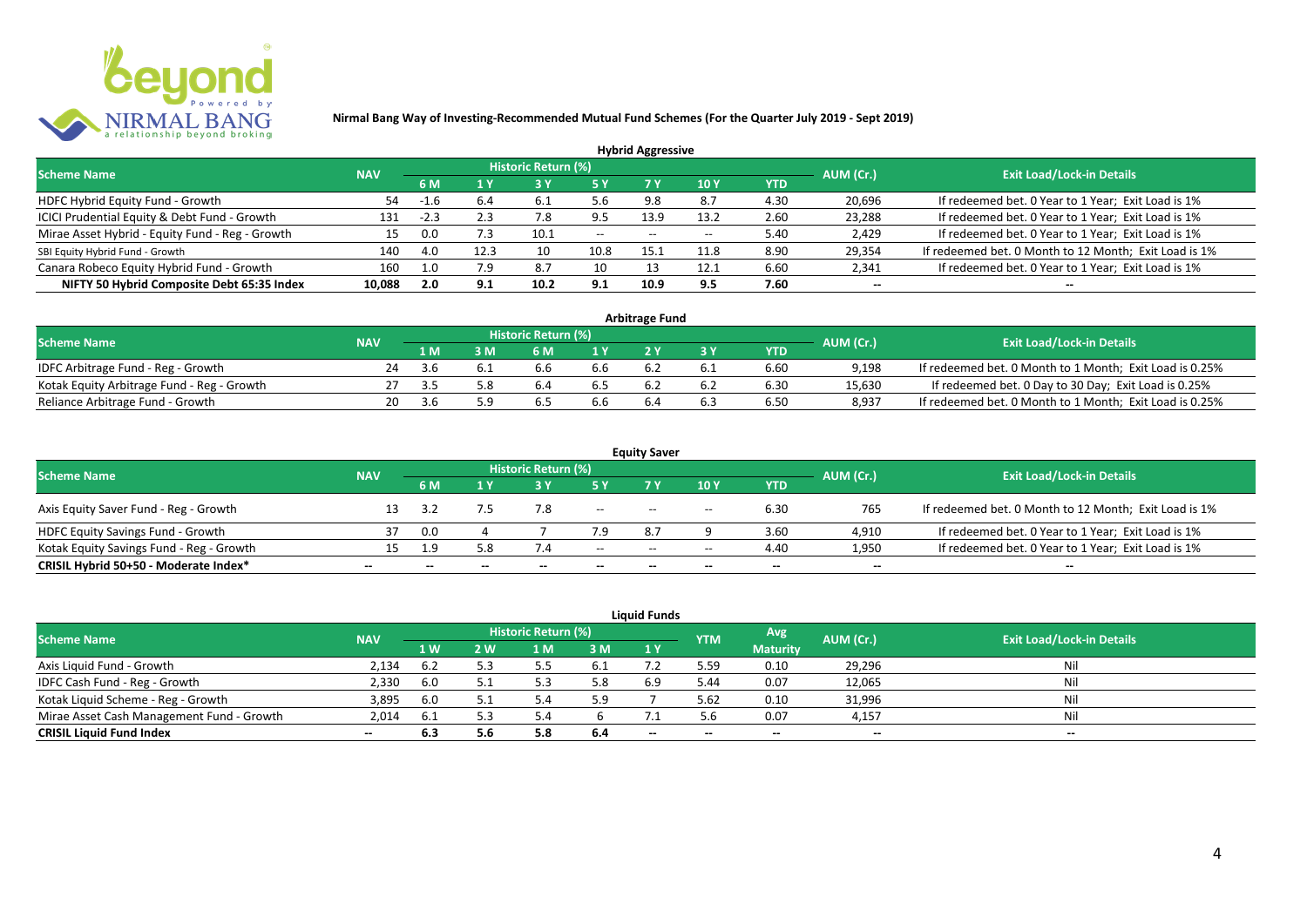

#### **1 M 3 M 6 M 1 Y 3 Y** NOFC Ultra Short Term Fund - Reg - Growth 11 6.0 8.2 7.8 8.5 -- 6.31 0.40 8,309 Nil<br>10 IDFC Ultra Short Term Fund - Reg - Growth 11 5.9 8.1 8 8.6 -- 6.15 0.45 3,668 Nil 1999 IDFC Ultra Short Term Fund - Reg - Growth 11 5.9 8.1 8 8.6 -- 6.15 0.45 3,668 Nil Nil<br>11 5.9 8.1 8 8.6 -- 6.15 0.45 3,668 Nil Nil SBI Magnum Ultra Short Duration Fund - Growth 4.308 5.9 8.2 7.8 8.5 7.5 6.45 0.47 9.411 SBI Magnum Ultra Short Duration Fund - Growth 4,308 5.9 8.2 7.8 8.5 7.5 6.45 0.47 9,411 Nil **NIFTY Ultra Short Duration Debt Index Avg Maturity Historic Return (%) YTM Ultra Short Fund** Scheme Name **NAV NAV Historic Return (%)** NAV Historic Return (%) Note and the May AUM (Cr.) Exit Load/Lock-in Details<br>The Scheme Name of the State Load/Lock-in Details

|                                                            | <b>Money Market Fund</b> |      |     |                            |                          |           |            |                          |                          |                                  |  |  |  |  |
|------------------------------------------------------------|--------------------------|------|-----|----------------------------|--------------------------|-----------|------------|--------------------------|--------------------------|----------------------------------|--|--|--|--|
| <b>Scheme Name</b>                                         | <b>NAV</b>               |      |     | <b>Historic Return (%)</b> |                          |           | <b>YTM</b> | Avg                      | AUM (Cr.)                | <b>Exit Load/Lock-in Details</b> |  |  |  |  |
|                                                            |                          | 1 M  | 3M  | 6 M                        | 1Y                       | <b>3Y</b> |            | <b>Maturity</b>          |                          |                                  |  |  |  |  |
| Aditya Birla Sun Life Money Manager Fund - Reg -<br>Growth | 261                      | 6.2  | 8.7 | 8.2                        | 8.7                      | 7.6       | 6.04       | 0.45                     | 12,746                   | Nil                              |  |  |  |  |
| ICICI Prudential Money Market Fund - Reg - Growth          | 269                      | -6.2 | 8.2 | 7.9                        | 8.4                      | 7.4       | 6.14       | 0.45                     | 9,688                    | Nil                              |  |  |  |  |
| Reliance Money Market Fund - Growth                        | 2,939                    | 6.5  | 8.4 | 8.2                        | 8.7                      |           | 6.11       | 0.38                     | 3,074                    | Nil                              |  |  |  |  |
| UTI Money Market Fund - Reg - Growth                       | 2,184                    | 6.2  | 8.3 |                            | 8.6                      | 7.5       | 6.16       | 0.49                     | 6,584                    | Nil                              |  |  |  |  |
| <b>CRISIL Liquid Fund Index</b>                            | $- -$                    | 5.8  | 6.4 | 6.8                        | $\overline{\phantom{a}}$ | $- -$     | $\!-$      | $\overline{\phantom{a}}$ | $\overline{\phantom{a}}$ | $\sim$                           |  |  |  |  |

| Short Term Fund                                 |            |     |      |                     |      |  |            |                 |           |                                  |  |  |  |
|-------------------------------------------------|------------|-----|------|---------------------|------|--|------------|-----------------|-----------|----------------------------------|--|--|--|
| <b>Scheme Name</b>                              | <b>NAV</b> |     |      | Historic Return (%) |      |  | <b>YTM</b> | <b>Avg</b>      | AUM (Cr.) | <b>Exit Load/Lock-in Details</b> |  |  |  |
|                                                 |            | 1 M | R M  | 6 M                 | 1 V  |  |            | <b>Maturity</b> |           |                                  |  |  |  |
| HDFC Short Term Debt Fund - Growth              |            |     | 10.6 |                     | 9.9  |  | .45        | 2.66            | 8,488     | Nil                              |  |  |  |
| IDFC Bond Fund - Short Term Plan - Reg - Growth | 40         |     | 11.2 |                     | 10.4 |  | 6.96       | 2.12            | 9,643     | Nil                              |  |  |  |
| Kotak Bond Short Term Plan - Reg - Growth       | 36         |     | 10.3 |                     | 10.2 |  | '.51       | 2.60            | 9,607     | Nil                              |  |  |  |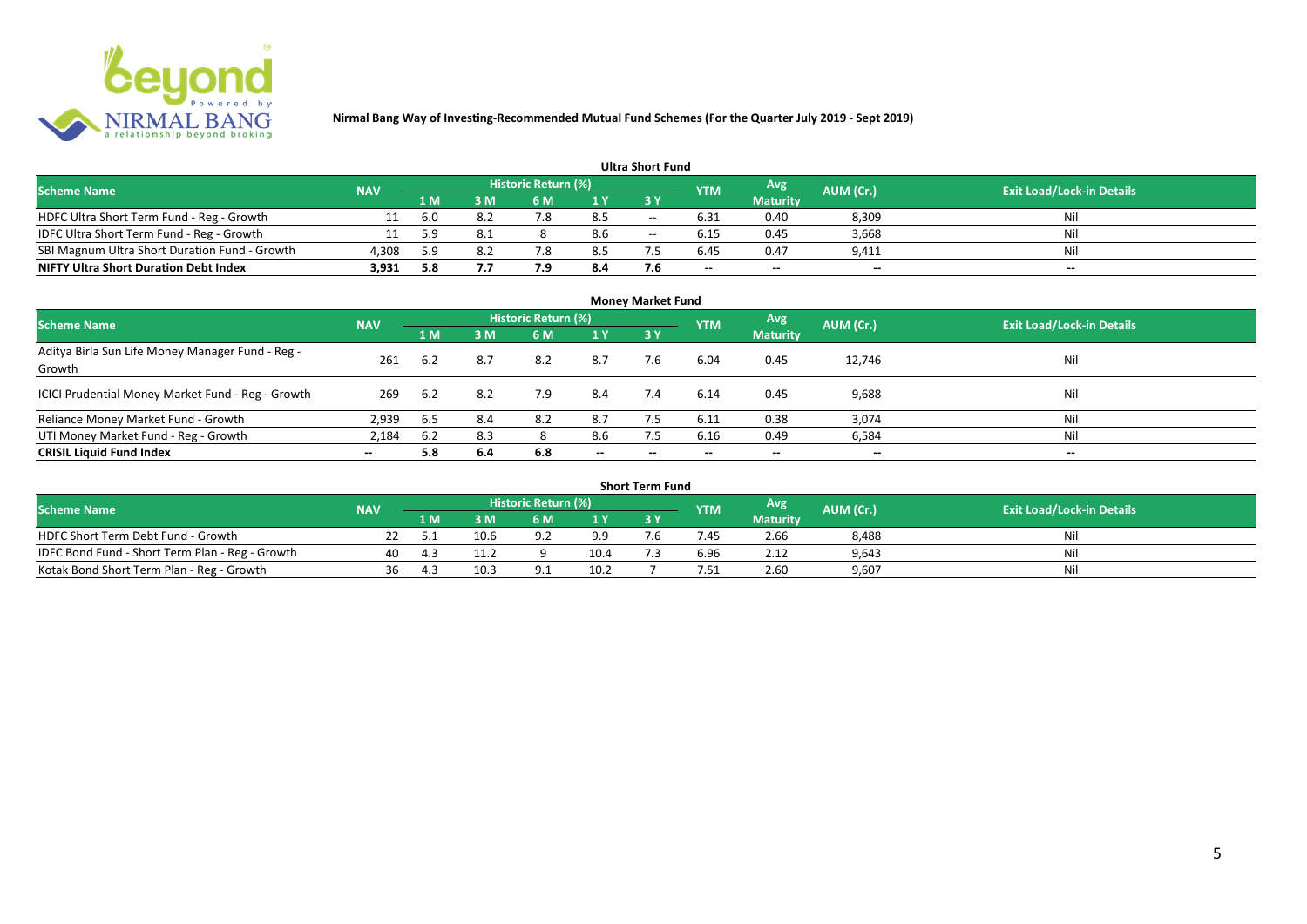

| <b>Low Duration Fund</b>                  |            |     |     |                     |     |  |            |                 |           |                                  |  |  |  |
|-------------------------------------------|------------|-----|-----|---------------------|-----|--|------------|-----------------|-----------|----------------------------------|--|--|--|
| <b>Scheme Name</b>                        | <b>NAV</b> |     |     | Historic Return (%) |     |  | <b>YTM</b> | Avg             | AUM (Cr.) | <b>Exit Load/Lock-in Details</b> |  |  |  |
|                                           |            | 1 M |     | 6 M.                |     |  |            | <b>Maturity</b> |           |                                  |  |  |  |
| <b>HDFC Low Duration Fund - Growth</b>    |            |     |     |                     | 8.4 |  | 6.81       | 0.99            | 15,626    | Nli                              |  |  |  |
| Canara Robeco Savings Fund - Reg - Growth | 30         |     | 8.8 |                     | 8.6 |  | 6.33       | 0.79            | 1,051     | Ni                               |  |  |  |
| IDFC Low Duration Fund - Reg - Growth     | 28         |     |     |                     | 8.9 |  | 6.35       | 0.81            | 4.587     | Ni                               |  |  |  |

#### **1 M 3 M 6 M 1 Y 3 Y** Notak Banking and PSU Debt Fund - Reg - Growth 16 5.8 11.4 9.6 10.8 7.3 7.79 2.78 3,403 Nil<br>
Kotak Banking and PSU Debt Fund - Reg - Growth 45 3.8 10.9 10.7 11.5 7.8 7.47 3.61 2,621 Nil Notak Banking and PSU Debt Fund - Reg - Growth <br>
17 3.6 13.3 10.2 12.7 7.8 7.47 3.3 13.3 9 9,183 9.183 9.183 11.9 11.5 1.47 1.47 1.47 1.47 1.47 1.47 1.6 1.621 IDFC Banking & PSU Debt Fund - Reg - Growth 17 3.6 13.3 10.2 12.7 7.8 7.16 3.39 9,183 **Banking & PSU Bond Funds Scheme Name NAV REGISTER AUM (Cr.) AUM (Cr.)** Exit Load/Lock-in Details **Historic Return (%) Maturity**

| <b>Corporate Bond Funds</b>                         |            |       |      |                            |      |       |            |                 |           |                                  |  |  |  |
|-----------------------------------------------------|------------|-------|------|----------------------------|------|-------|------------|-----------------|-----------|----------------------------------|--|--|--|
| <b>Scheme Name</b>                                  | <b>NAV</b> |       |      | <b>Historic Return (%)</b> |      |       | <b>YTM</b> | Avg             | AUM (Cr.) | <b>Exit Load/Lock-in Details</b> |  |  |  |
|                                                     |            | 1 M   | 3 M  | 6 M                        | 1 Y  | $-3V$ |            | <b>Maturity</b> |           |                                  |  |  |  |
| ICICI Prudential Corporate Bond Fund - Reg - Growth | 20         | - 4.9 | 10.2 | 9.2                        | 9.9  |       | 7.22       | 2.28            | 9,002     | Nil                              |  |  |  |
| HDFC Corporate Bond Fund - Growth                   | 22         | 1.8   | 10.8 | 10                         | 11.3 | 7.8   | 7.26       | 4.08            | 12,910    | Nil                              |  |  |  |
| Kotak Corporate Bond Fund - Std - Growth            | 2.588      | 5.5   | 10.8 | 9.4                        | 10   |       |            | 1.59            | 2,448     | Nil                              |  |  |  |